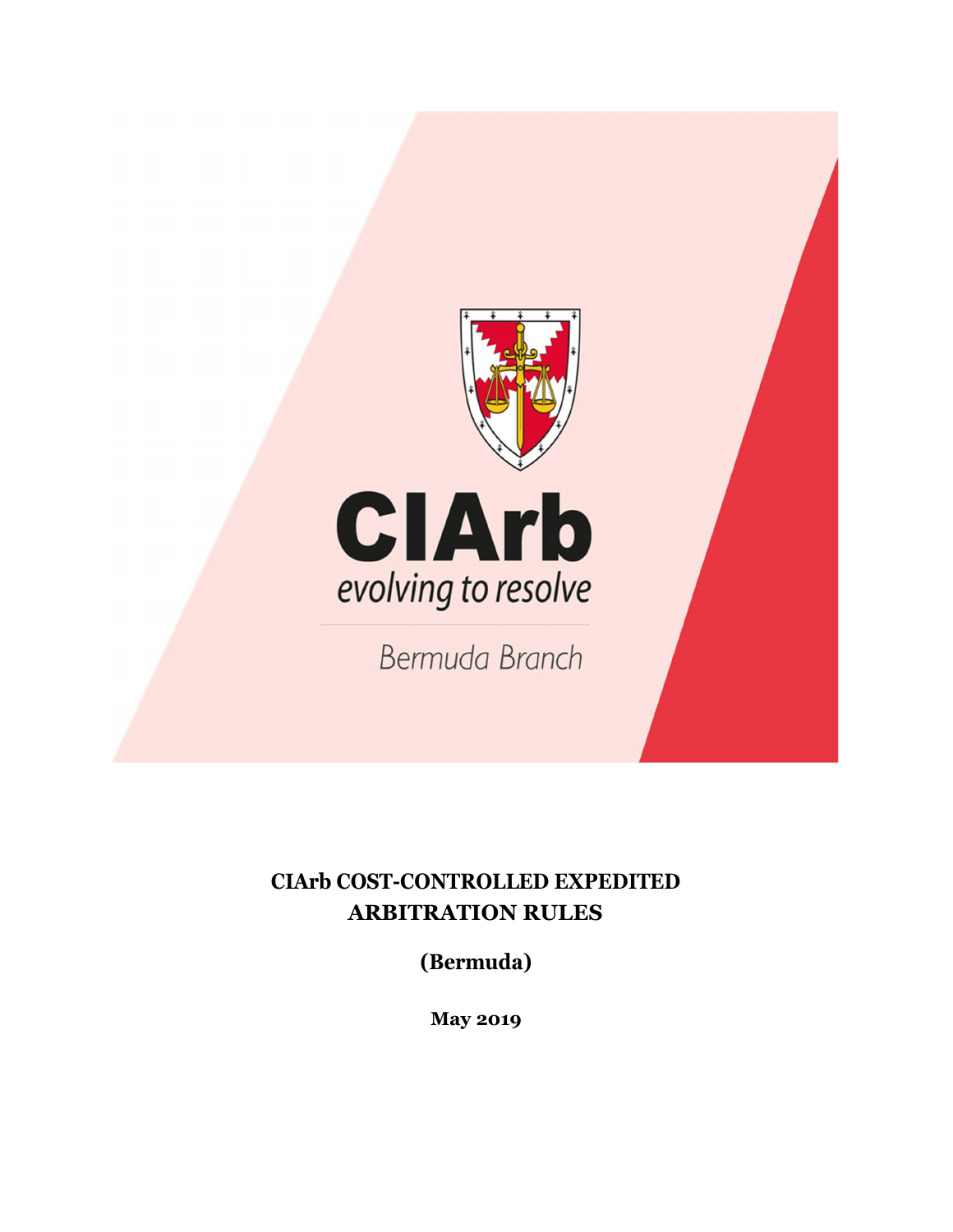Chartered Institute of Arbitrators 12 Bloomsbury Square London, United Kingdom WC1A 2LP T: +44 (0)20 7421 7444 **E: info@ciarb.org** www.ciarb.org Registered Charity: 803725

The Chartered Institute of Arbitrators is a learned society that works in the public interest to promote and facilitate the use of Alternative Dispute Resolution (ADR) mechanisms. Founded in 1915 and with a Royal Charter granted in 1979, it is a UK-based membership charity that has gained international presence in more than 100 countries and has more than 14,000 professionally qualified members around the world. The Bermuda Branch has been in operation since 1996. While the Chartered Institute of Arbitrators has used its best efforts in preparing this publication, it makes no representations or warranties with respect to the accuracy or completeness of its content and specifically disclaims any implied warranties of merchantability or fitness for a particular purpose.

All rights are reserved. No part of this publication may be reproduced, stored in a retrieval system or transmitted in any form or by any means, electronic, mechanical, photocopying, recording or otherwise, without the prior permission in writing of the Chartered Institute of Arbitrators. Enquiries concerning the reproduction outside the scope of these rules should be sent to the Chartered Institute of Arbitrators' Department of Research & Academic Affairs.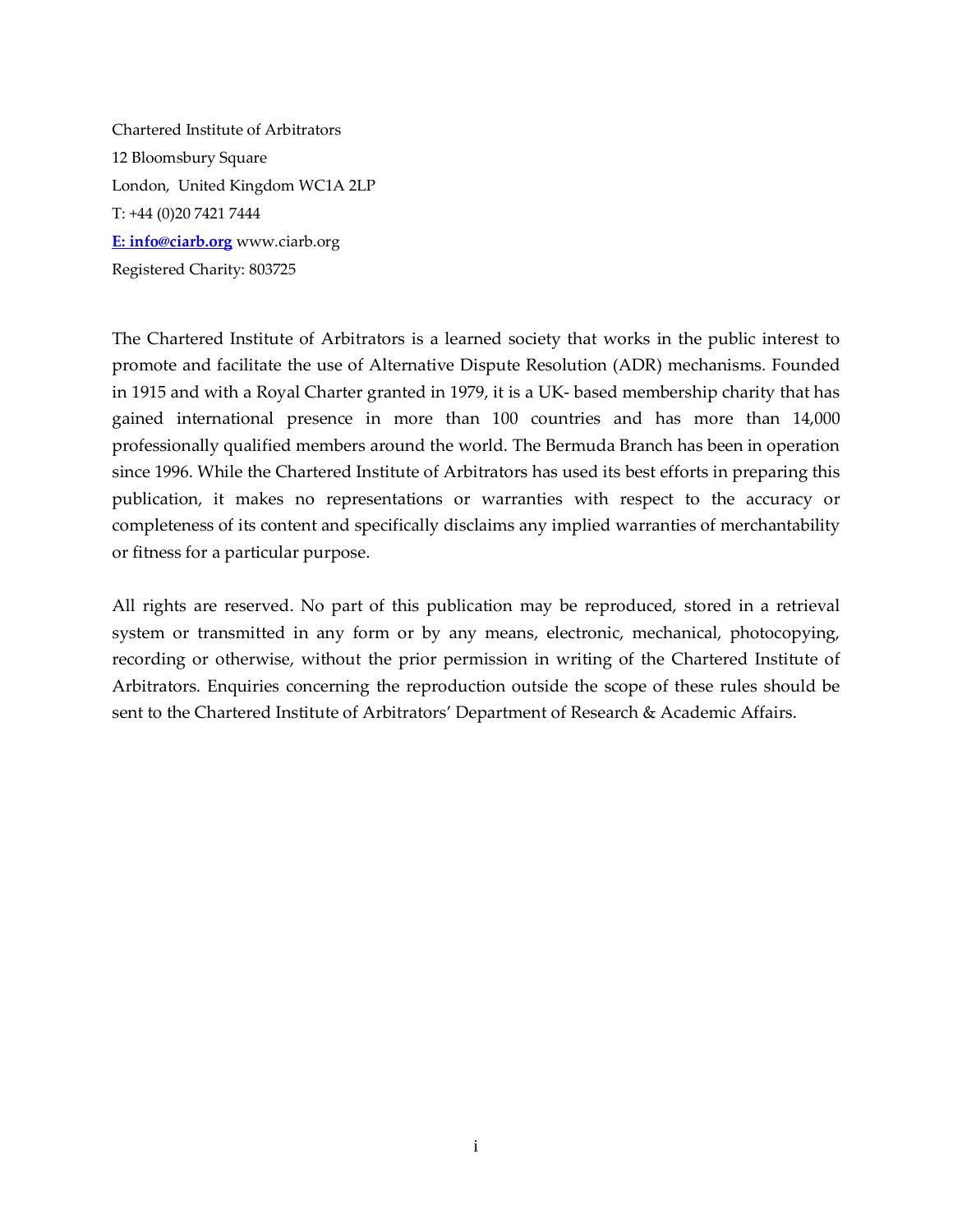## **TABLE OF CONTENTS**

| Article $1 -$ Scope of application                   | 1              |
|------------------------------------------------------|----------------|
| Article 2 – Appointment and conduct of proceedings   | $\overline{2}$ |
| Article 3 – Statement of claim; statement of defence | $\overline{2}$ |
| Article 4 – Cost caps                                | $2 - 3$        |
| Article $5$ $-$ Hearing                              | 3              |
| Article $6-$ The award                               | $3-4$          |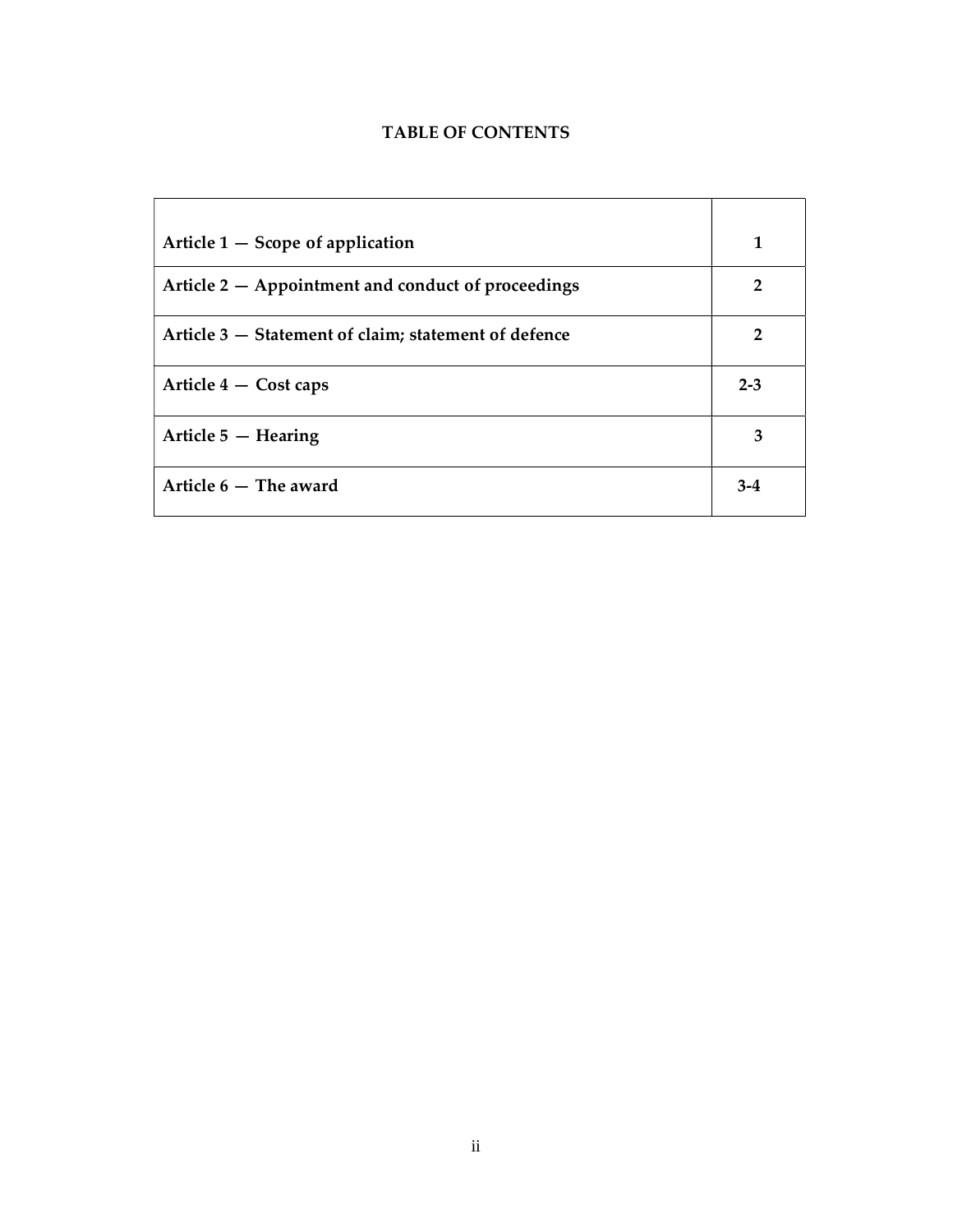#### *Article 1 – Scope of Application*

1.1 The provisions of the CIArb Arbitration Rules (Bermuda) shall apply except to the extent that these Cost-controlled Expedited Arbitration Rules (CCEA Rules) provide otherwise.

By agreeing to arbitration under the CIArb Arbitration Rules (Bermuda), the parties agree that the CCEA Rules shall apply if the arbitration agreement was concluded after 1 June 2019 and:

- a) the value of the claim does not exceed the equivalent of \$250,000.00 calculated on the date of the notice of arbitration, served in accordance with Article 3 of the CIArb Arbitration Rules (Bermuda) (the Value of the Claim); or
- b) the parties have agreed that they will apply the CCEA Rules regardless of the amount in dispute.
- 1.2 In the event that the total value of the sums in dispute, being the Value of the Claim and the value of any counterclaim or a claim for the purpose of a set-off ('the total amount in dispute'), exceed the equivalent of \$250,000.00 calculated on the date of the notice of arbitration, served in accordance with Article 3 of the CIArb Arbitration Rules (Bermuda), the arbitrator shall determine whether it is appropriate for the arbitration to proceed under either the CCEA Rules or the CIArb Arbitration Rules (Bermuda).

Factors to consider when making such a determination include, but are not limited to, considerations as to whether in the interest of the fair and efficient resolution of the dispute it is more appropriate for it to be governed by the CCEA Rules or the CIArb Arbitration Rules (Bermuda), bearing in mind, in particular, the need to treat the parties fairly and to give each party a reasonable opportunity to present its case.

1.3 The CCEA Rules shall not apply if the parties have expressly agreed to opt out of the CCEA Rules.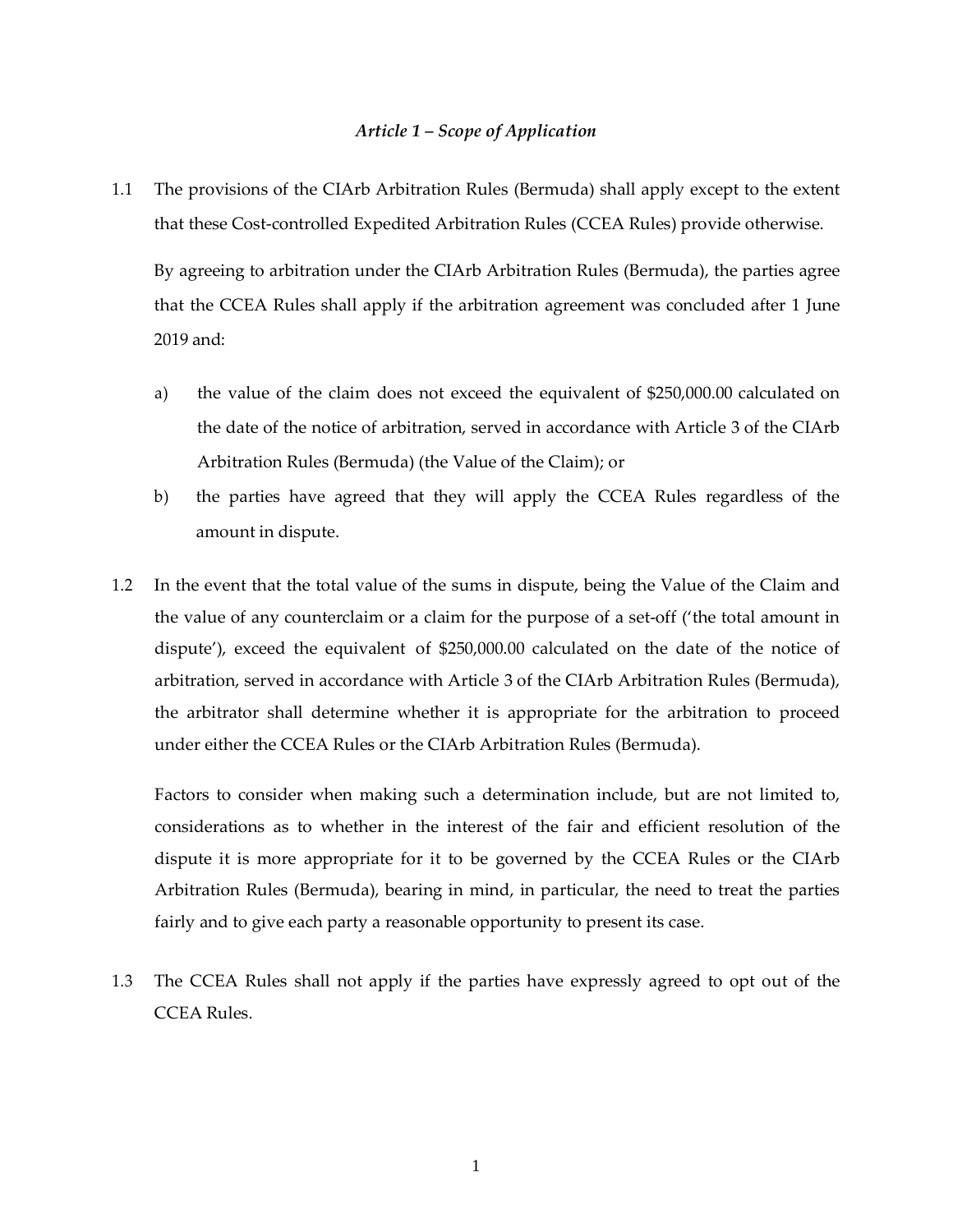#### *Article 2 Appointment and conduct of proceedings*

- 2.1 The arbitration under these CCEA Rules shall be conducted by a sole arbitrator.
- 2.2 Promptly after appointment and having consulted with the parties, the arbitrator shall establish a timetable setting out the various steps to be followed in the arbitration.
- 2.3 In all cases, the arbitrator and the parties shall act in the spirit of the CCEA Rules and shall make every effort to expedite the process. The arbitrators and the parties may use electronic means of communication for the purposes of communication and service of documents.

#### *Article 3 Statements of claim; statement of defence (and counterclaim, if any)*

3.1 Within 28 days of the arbitrator's appointment, the claimant shall send a statement of claim in writing to the respondent and the arbitrator with all documents, witness statements and expert reports relied on in support of it.

Within 28 days of the receipt of the statement of claim, the respondent shall send a statement of defence, including a counterclaim or a claim for the purpose of a setoff, in writing to the claimant and the arbitrator. The statement of defence, shall respond to the issues raised in the statement of claim, and shall be served with all documents, written witness statements and expert reports relied on in support of it.

3.2 Within 28 days of the receipt of the respondent's statement of defence, including counterclaim or a claim for the purpose of a set-off, the claimant shall send a statement of reply in writing to the respondent and the arbitrator. The statement of reply shall be served with all documents, written witness statements and expert reports relied on in support of it.

#### *Article 4 – Costs caps*

4.1 The arbitrator's fee shall be capped at 10% of the total amount in dispute or such lesser sum as the arbitrator may determine, excluding taxes where applicable.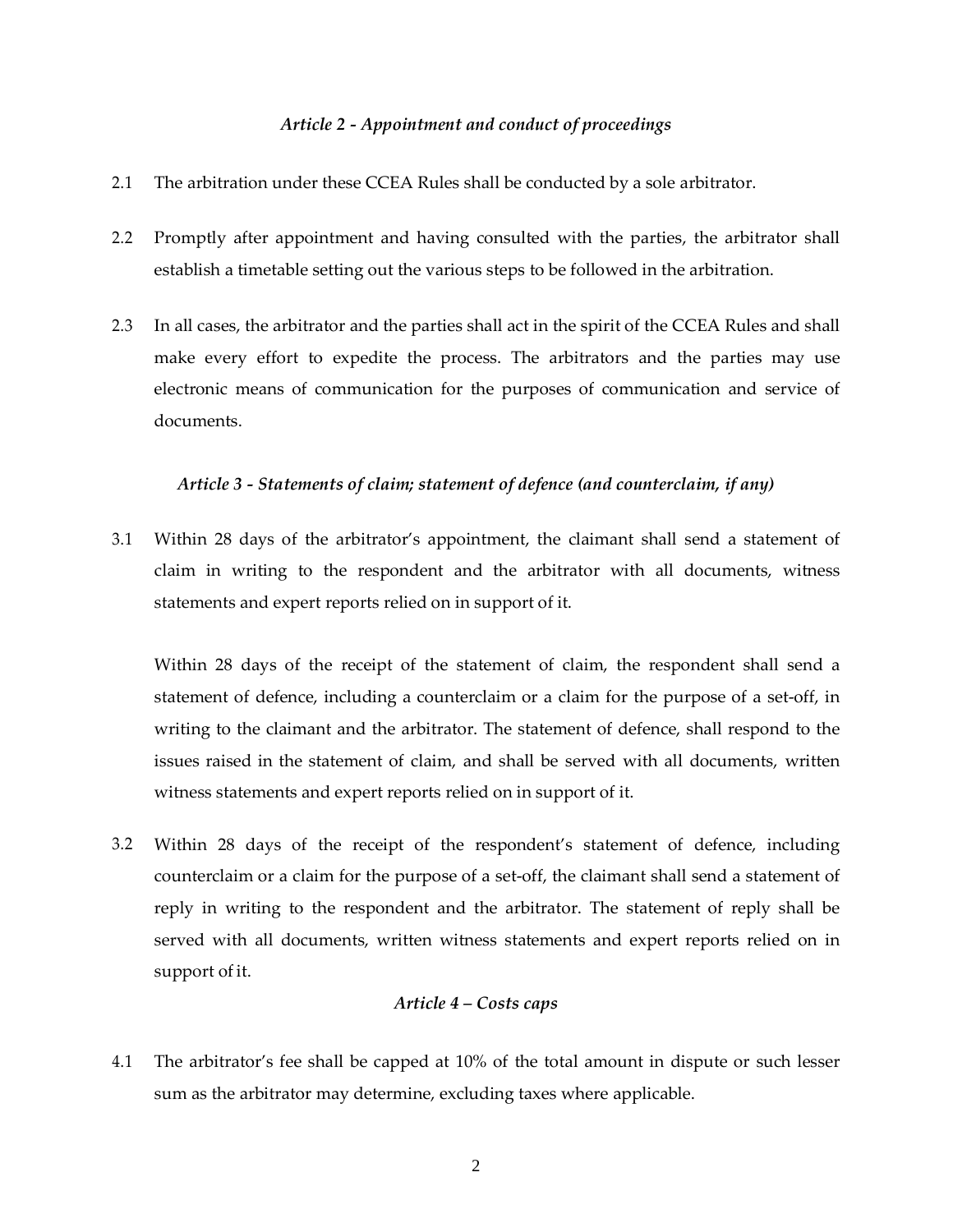- 4.2 In addition to the fee charged under Article 4.1, the arbitrator may also recover reasonable expenses incurred in connection with the arbitration.
- 4.3 The parties' recoverable legal costs shall be capped at 15% of the total amount in dispute or such lesser sum as the arbitrator may determine, excluding any taxes where applicable. A party may also recover other costs incurred in relation to the arbitration to the extent that the arbitrator determines that the amount of such costs is reasonable.

### *Article 5 Hearing*

- 5.1 The arbitration shall proceed on documents-only basis, unless the arbitrator determines that a hearing is appropriate. Where a hearing is to be held, the arbitrator, after consulting with the parties, shall decide the place and date of the hearing. The hearing shall not exceed one day unless the arbitrator determines otherwise.
- 5.2 In order to expedite matters at a hearing, the arbitrator may:
	- a) specify which witnesses and/or experts will be heard;
	- b) conduct the questioning of witnesses; and
	- c) require two or more witnesses and/or experts be examined together.

#### *Article 6 The Award*

- 6.1 The arbitrator shall make the final award including costs within 180 days from the date on which the arbitrator was appointed.
- 6.2 In exceptional circumstances, the arbitrator may extend the period for making the final award including costs by a further 30 days. Should additional time be required thereafter the Chair of the Bermuda Branch of the CIArb (or his or her designate) may grant a further extension of time, upon a written and reasoned request addressed from the arbitrator or if otherwise deemed necessary. Any written request for such an extension shall be submitted to the Chair of the Bermuda Branch no later than 14 days prior to the expiration of the time limits prescribed by Articles 6.1 and 6.2. Having regard to the expedited nature